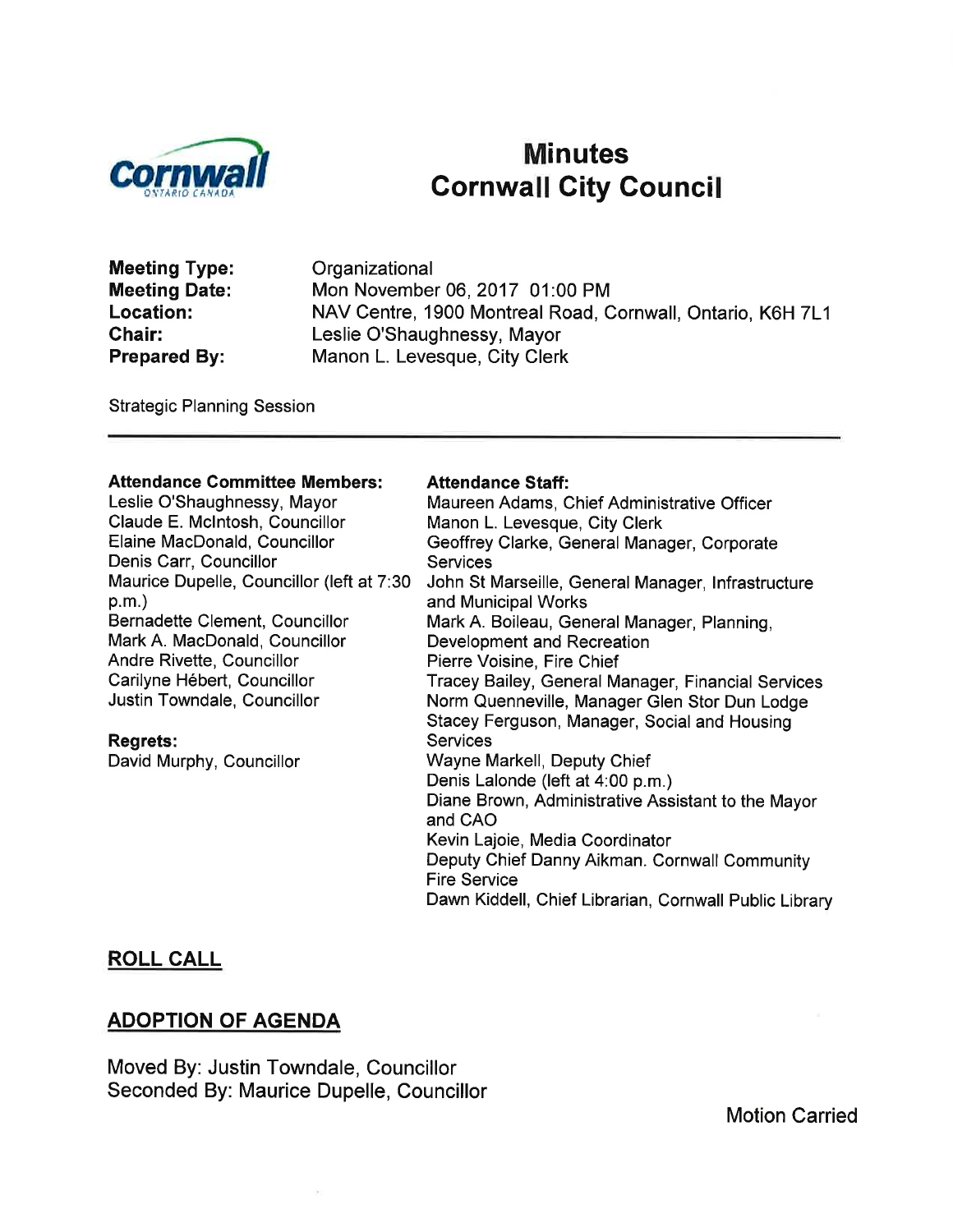#### DISCLOSURE OF INTEREST

There were no disclosures of interest declared.

### COMMITTEE OF THE WHOLE

Motion to go into Committee of the Whole and to consider and refer all Minutes, Presentations, Delegations, Consent/Correspondence, Resolutions, Reports and By-laws to that Committee.

Moved By: Andre Rivette, Councillor Seconded By: Claude E. Mclntosh, Councillor

Motion Carried

## PRESENTATIONS

## 1 Strategic Plan Update Session - November 6, <sup>2017</sup>

Click for detail  $\rightarrow \mathbb{R}$ 

Maureen Adams, Chief Administrative Officer, kicked off the Meeting.

1. Pillar 1 of the Strategic Plan Update was presented by Mark A. Boileau, General Manager, Planning, Development and Recreation, John St Marseille, General Manager, lnfrastructure and Municipal Works, Deputy Chief Danny Aikman. Cornwall Community Fire Service, and Pierre Voisine, Fire Chief.

2. Service Request Tracking System was introduced by John St Marseille, General Manager, Infrastructure and Municipal Works and was then presented by Denis Lalonde, and Kevin Lajoie, Media Coordinator.

 $\left( 6\right)$ 2 ServiceRequestTracking. pptx

3. Pillar 2 of the Strategic Plan Update was presented by Mark A. Boileau, General Manager, Planning, Development and Recreation, John St Marseille, General Manager, lnfrastructure and Municipal Works, and Tracey Bailey, General Manager, Financial Services.

4. Pillar 3 of the Strategic Plan Update was presented by John St Marseille, General Manager, lnfrastructure and Municipal Works.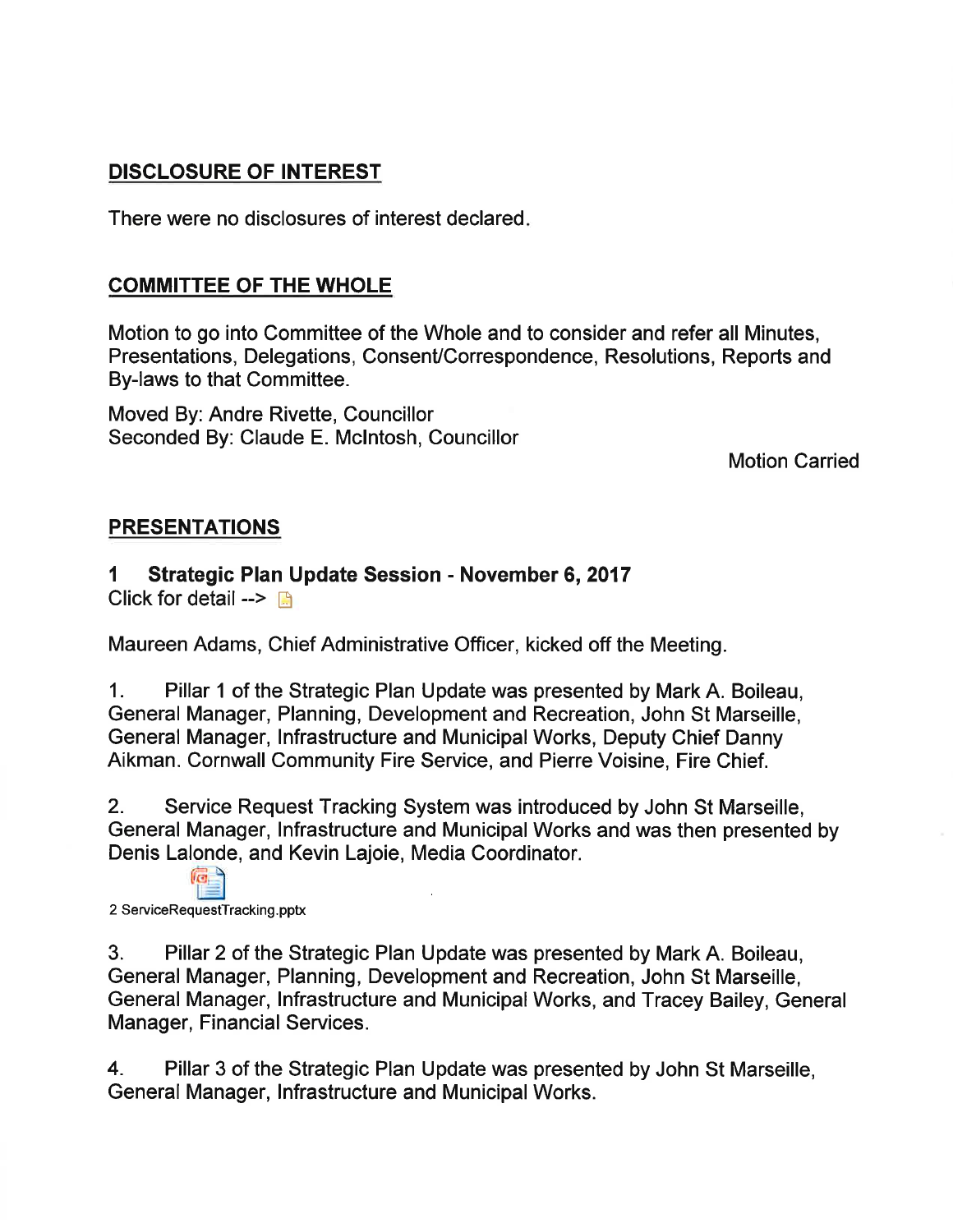5. Pillar 4 of the Strategic Plan Update was presented by Geoffrey Clarke, General Manager, Corporate Services, Tracey Bailey, General Manager, Financial Services, and Maureen Adams, Chief Administrative Officer.

6. The Key Accomplishments were presented by Maureen Adams, Chief Administrative Officer.

7. Questions on the Ballot was presented by Manon L. Levesque, City Clerk.

7 Question on the Ballot or Referendum.ppt

8. The 1% Local Share was presented by Maureen Adams, Chief Administrative Officer.

 $\odot$ 8 Local Share.ppt

Mayor Leslie O'Shaughnessy called for a recess at 5:15 p.m.

Acting Mayor Claude E. Mclntosh resumed the Meeting at 6:05 (Mayor Leslie O'Shaughnessy returned at 6:10 p.m.).

An overview of the 2018 Budget was presented by Tracey Bailey, General Manager, Financial Services.

Motion to review the 2018 by the Council as a whole

Moved By: Andre Rivette, Councillor Seconded By: Claude E. Mclntosh, Councillor

Motion Carried

9. Mark A. Boileau, General Manager, Planning, Development and Recreation, presented the Municipal Lands.

t.:l 9 municipal lands.pptx

rF.l

10. Stacey Ferguson, Manager, Social and Housing Services, presented Social Housing.

 $\bullet$ 10 Social Housing.ppt

11. Maureen Adams, Chief Administrative Officer, presented the Relationship with Neighbouring Municipalities.